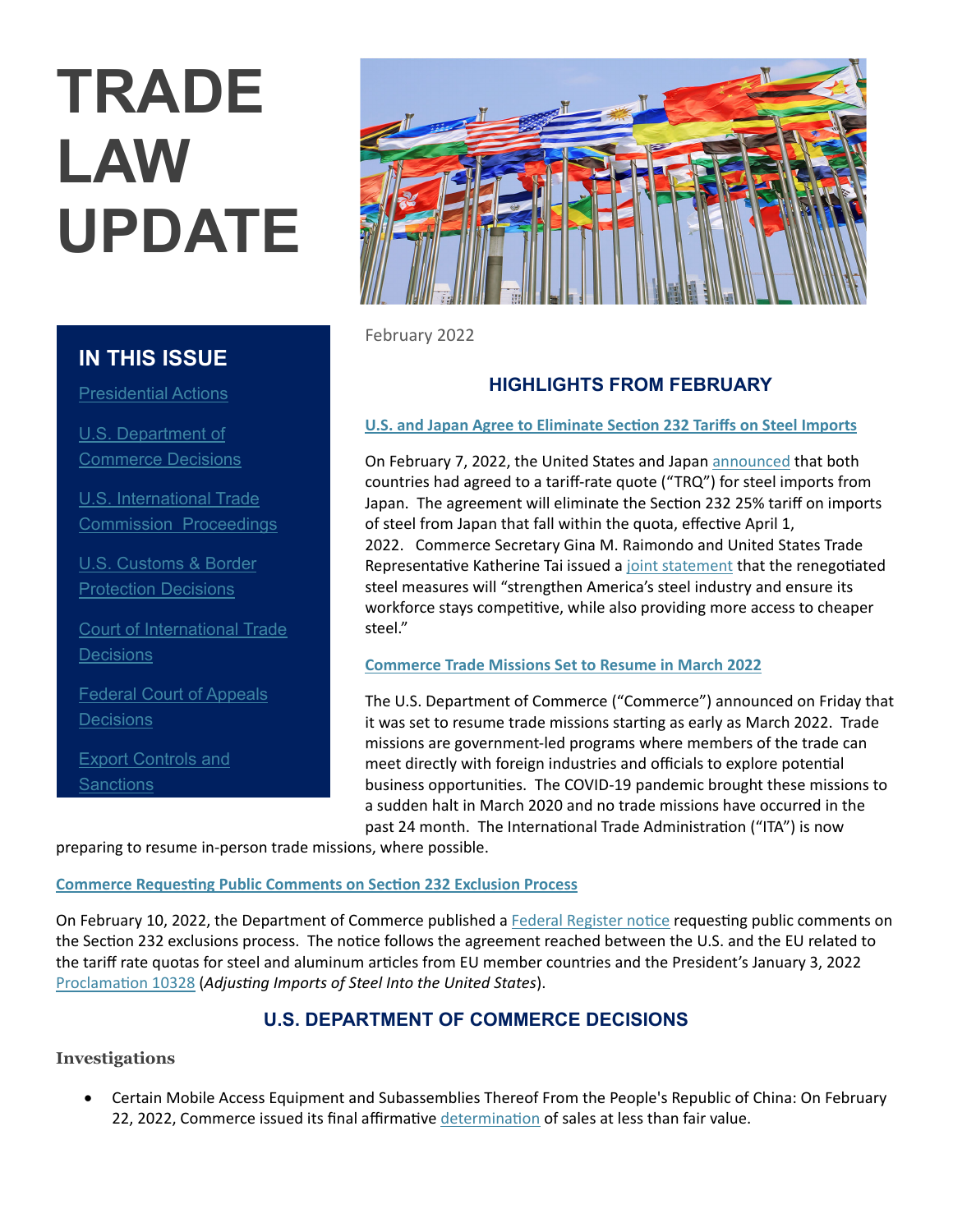# **Administrative Reviews**

- Polyethylene Terephthalate Film, Sheet, and Strip from India: On February 1, 2022, Commerce issued its final results of antidumping duty administrative review (2019-2020).
- Heavy Walled Rectangular Welded Carbon Steel Pipes and Tubes From the Republic of Turkey: On February 1, 2022, Commerce issued its final results of countervailing duty administrative review (2019).
- Polyethylene Terephthalate Film, Sheet, and Strip from India: On February 1, 2022, Commerce issued its final results of countervailing duty administrative review and rescission, in part (2019).
- Large Diameter Welded Pipe From the Republic of Korea: On February 2, 2022, Commerce issued its final results of countervailing duty administrative review (2018-2019).
- Carbon and Alloy Steel Wire Rod From the Republic of Korea: On February 2, 2022, Commerce issued its final results of antidumping duty administrative review (2019-2020).
- Crystalline Silicon Photovoltaic Cells, Whether or Not Assembled Into Modules, From the People's Republic of China: On February 2, 2022, Commerce issued its final results of antidumping duty administrative review and final determination of no shipments (2018-2019) Correction.
- Certain Steel Nails From Malaysia: On February 2, 2022, Commerce issued its final results of antidumping duty administrative review (2019-2020).
- **•** Certain Steel Nails From the Republic of Korea: On February 3, 2022, Commerce issued its final results of antidumping duty administrative review (2019-2020) Correction.
- Carbon and Alloy Steel Cut-to-Length Plate From the Republic of Korea: On February 4, 2022, Commerce issued its final results of antidumping duty administrative review (2019-2020).
- Certain Carbon and Alloy Steel Cut-To-Length Plate From Italy: On February 4, 2022, Commerce issued its final results of antidumping duty administrative review and final determination of no shipments (2019-2020).
- Large Diameter Welded Pipe From Canada: On February 4, 2022, Commerce issued its final results of antidumping duty administrative review and final determination of no shipments (2018-2020).
- Common Alloy Aluminum Sheet From the People's Republic of China: On February 4, 2022, Commerce issued its amended final results of antidumping duty administrative review (2018-2020).
- Certain Carbon and Alloy Steel Cut-to-Length Plate From the Republic of Korea: On February 7, 2022, Commerce issued its final results and partial recission of countervailing duty administrative review (2019).
- Certain Steel Nails From the United Arab Emirates: On February 7, 2022, Commerce issued its final results of antidumping duty administrative review (2019-2020).
- Aluminum Extrusions From the People's Republic of China: On February 8, 2022, Commerce issued its final results of antidumping duty administrative review (2019-2020).
- Xanthan Gum From the People's Republic of China: On February 8, 2022, Commerce issued its final results of antidumping duty administrative review and final determination of no shipments (2019-2020).
- Certain Corrosion-Resistant Steel Products From Taiwan: On February 8, 2022, Commerce issued its final results of the antidumping duty administrative review and final determination of no shipments (2019-2020).
- Certain Carbon and Alloy Steel Cut-To-Length Plate From Belgium: On February 8, 2022, Commerce issued its final results of antidumping duty administrative review and final determination of no shipments (2019-2020).
- Steel Concrete Reinforcing Bar From the Republic of Turkey: On February 8, 2022, Commerce issued its final results of antidumping duty administrative review and final determination of no-shipments (2019-2020).
- Large Diameter Welded Pipe From Greece: On February 8, 2022, Commerce issued its final results of antidumping duty administrative review (2019-2020).
- Aluminum Extrusions From the People's Republic of China: On February 9, 2022, Commerce issued its final results of countervailing duty administrative review and rescission of review, in Part (2019).
- Magnesium Metal From the People's Republic of China: On February 9, 2022, Commerce issued its final results of antidumping duty administrative review (2020-2021).
- Emulsion Styrene-Butadiene Rubber From Mexico: On February 10, 2022, Commerce issued its final results of antidumping duty administrative review (2019-2020).
- Certain Hot-Rolled Steel Flat Products From the Republic of Korea: On February 10, 2022, Commerce issued its final results of antidumping duty administrative review (2016-2017); Certain Hot-Rolled Steel Flat Products From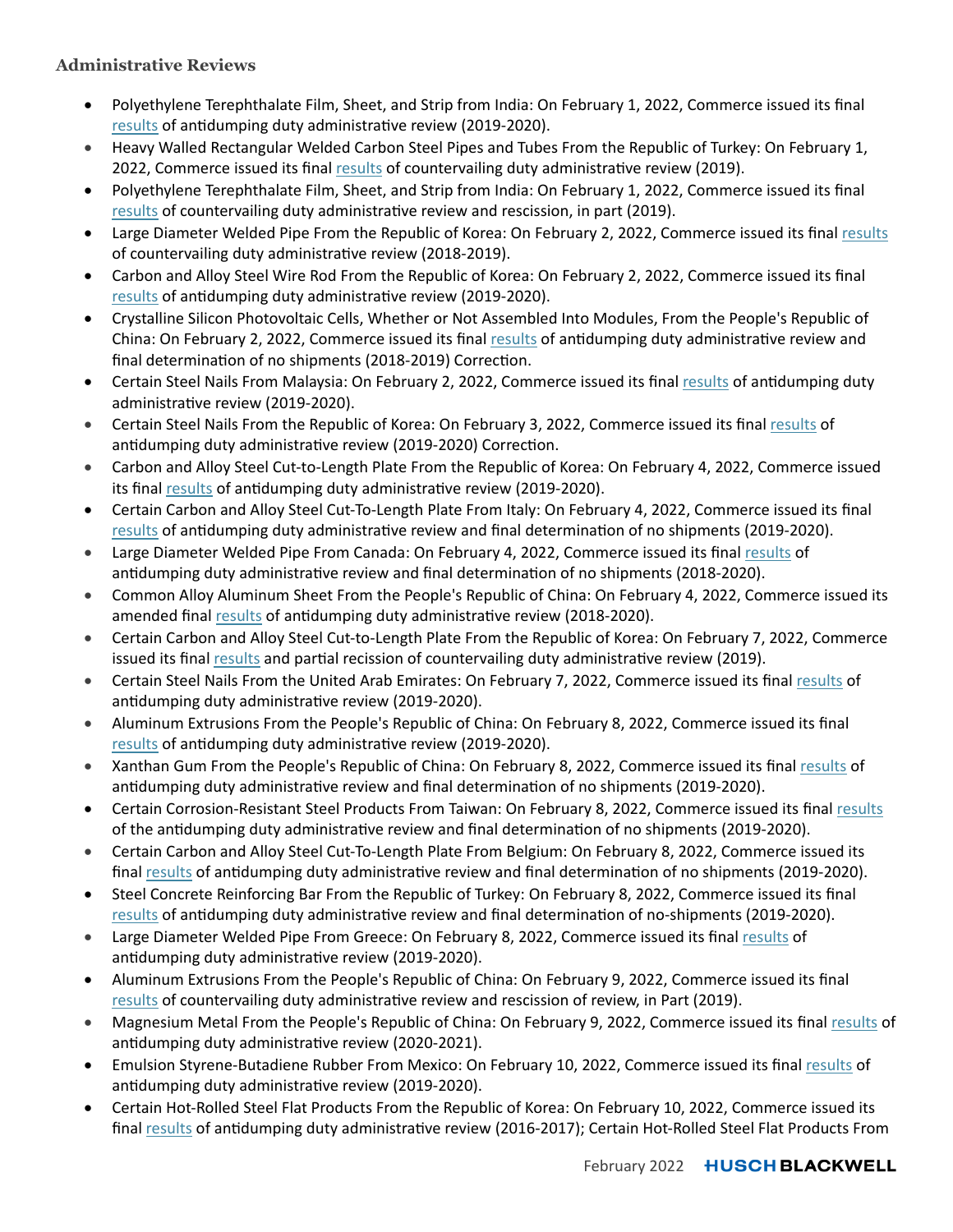the Republic of Korea: amended final results of antidumping duty administrative review (2016-2017); and Certain Hot-Rolled Steel Flat Products From the Republic of Korea: final results of antidumping duty administrative review and rescission of administrative review, in Part (2017-2018); Correction.

- Oil Country Tubular Goods From Ukraine: On February 10, 2022, Commerce issued its final results of antidumping duty administrative review (2019-2020).
- Circular Welded Carbon Steel Standard Pipe and Tube Products From Turkey: On February 16, 2022, Commerce issued its final results of antidumping duty administrative review and final determination of no shipments (2019-2020).
- Certain Aluminum Foil From the People's Republic of China: On February 17, 2022, Commerce issued its amended final results of antidumping duty administrative review (2019-2020).
- Pure Magnesium From the People's Republic of China: On February 22, 2022, Commerce issued its final results of antidumping duty administrative review (2020-2021).
- Multilayered Wood Flooring From the People's Republic of China: On February 24, 2022, Commerce issued its notice of court decision not in harmony with final results of antidumping duty administrative review; notice of amended final results.
- Steel Concrete Reinforcing Bar From the Republic of Turkey: On February 24, 2022, Commerce issued its final results of antidumping duty administrative review and final determination of no-shipments (2019-2020); Correction.

# **Circumvention Inquiries**

There were no final results of circumvention inquiries during the month of February 2022.

# **Changed Circumstances Reviews**

There were no final results of changed circumstances reviews during the month of February 2022.

# **Sunset Reviews**

- Welded Stainless Pressure Pipe From India: On February 1, 2022, Commerce issued its final results of the expedited first sunset review of the countervailing duty order
- Welded Stainless Pressure Pipe From India: On February 1, 2022, Commerce issued its final results of expedited sunset review of the antidumping duty order.
- Circular Welded Carbon-Quality Steel Pipe From Oman, Pakistan, and the United Arab Emirates: On February 18, 2022, Commerce issued its final results of expedited sunset reviews of antidumping duty orders.

# **U.S. INTERNATIONAL TRADE COMMISSION Section 701/731 Proceedings**

## **Investigations**

There have been no final 701/731 investigation decisions from the ITC during the month of February 2022.

## **Sunset Review Decisions**

 There have been no final sunset review decisions from the ITC during the month of February 2022.

## **Section 337 Proceedings**

Certain Electronic Stud Finders, Metal Detectors and Electrical Scanners: On February 22, the ITC issued its notice of a final determination finding no violation of section 337; termination of the investigation.

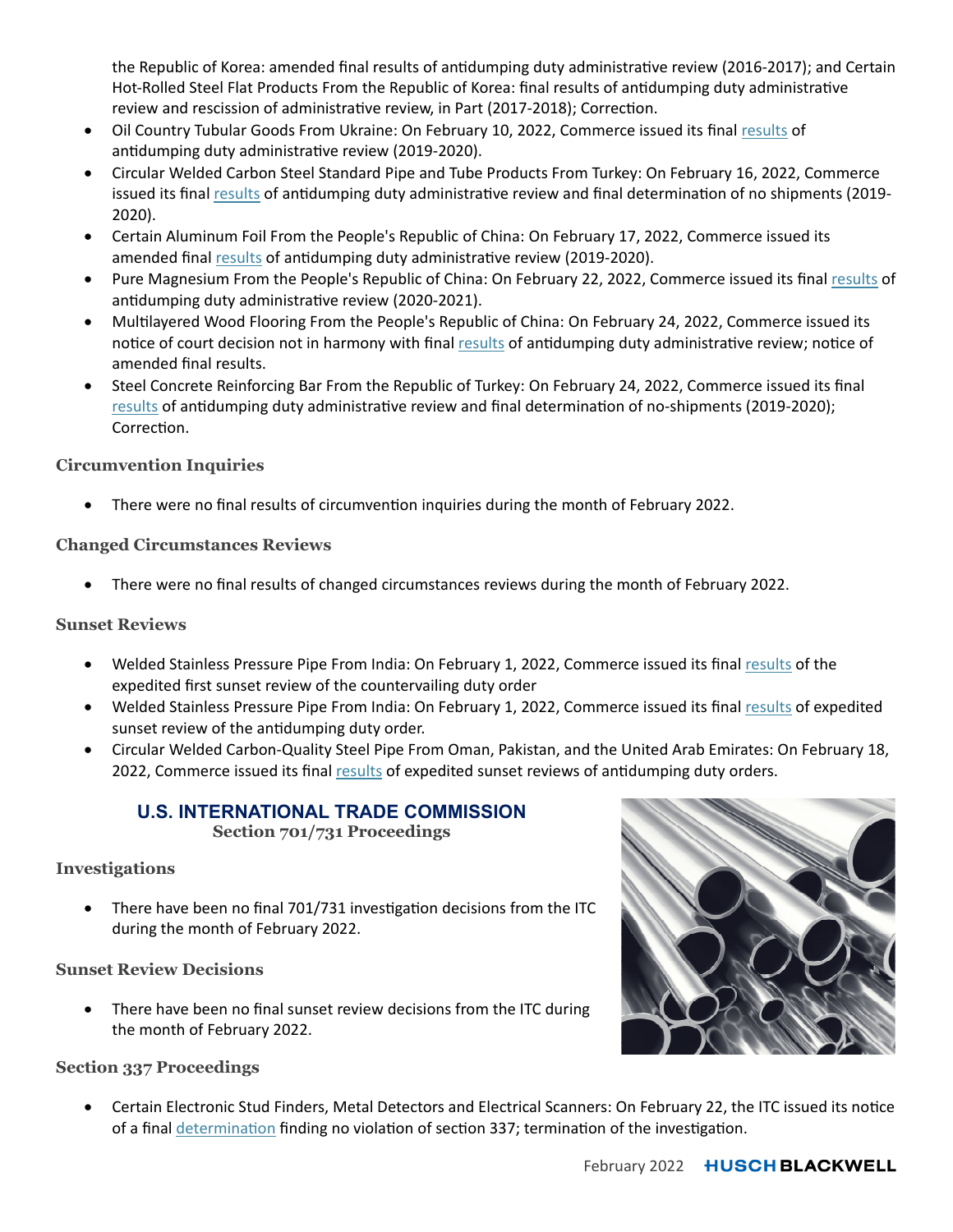# **U.S. CUSTOMS & BORDER PROTECTION**

EAPA Consolidated Case 7657: Big D LLC, Colorquartz New York Inc., Cumberland Cabinet and Design Inc., Durian Kitchen Depot Inc., Flowery Stone Inc., Kat Specialties Inc., Kingway Construction Supplier Inc., Nio Kitchen Depot Inc., Nomadic Barters Inc., and Opaly USA LLC

• On February 8, 2022, CBP initiated an investigation on the above importers for evading antidumping duty order A-570-084 and countervailing duty order C-570-085 by entering the United States Chinese-origin quartz surface products that were transshipped through Malaysia or not declaring the correct entry type. CBP has reasonable suspicion of AD/CVD duties and has therefore launched the investigation.

#### EAPA Cons. Case 7607: Splendid Trading Co., Superior Granite and Marble By Vivaldi LLC

 On February 23, 2022, CBP determined that the above importers evaded and entered merchandise covered by antidumping duty and countervailing duty orders A-570-106 and C-570-107 on wooden cabinets and vanities from the People's Republic of China into the United States. Since there was a lack documentation related to production records and import data that supports the wooden cabinets and vanities were covered merchandise. The US importers did not declare the merchandise which resulted in no cash deposits being collected at the time of entry..

#### EAPA Case 7550: Kingtom Aluminio SRL

On February 4, 2022, CBP determined that there was evidence that the above importer evaded duties and entered merchandise covered by antidumping duty order A-570-967 and countervailing duty C-570-978 on aluminum extrusions from China into the United States. CBP stated that there was evidence the importer imported products that were co-mingled or transshipped to the United States with a claimed country of origin of the Dominican Republic which resulted in no cash deposits being collected at the time of entry.

#### EAPA Case 7583: CNC Associates

 On January 31, 2022, CBP determined there is evidence that the above importer evaded and entered merchandise covered by antidumping and countervailing duty orders A-570-106 and C-570-107 into the United States. Evidence shows that the importer entered wooden cabinets and vanities from the People's Republic of China into the United States through Malaysia and as a result no cash deposit or other records were collected.

#### EAPA Case 7604: Simpli Home, Ltd.

 On January 25, 2022, CBP determined that is evidence that the above importer evaded and entered products covered by antidumping duty and countervailing duty orders A-570-084 and C-570-085 from the People's Republic of China into the United States. There is evidence that points to the Chinese-origin products were attached to vanities to the United States with a claimed country of origin of Vietnam which resulted in no cash deposits being applied at the time of entry.

#### EAPA Cons. Investigation Number 7252: Certain Hardwood Plywood from the People's Republic of China

 On January 28, 2022, CBP determined that there is evidence that importers evaded with merchandise covered under antidumping and countervailing duty orders A-570-051 and C-570-052 and entering the United States. There is evidence that points to the Chinese-origin hardwood plywood which resulted in no cash deposits being applied at the time of entry.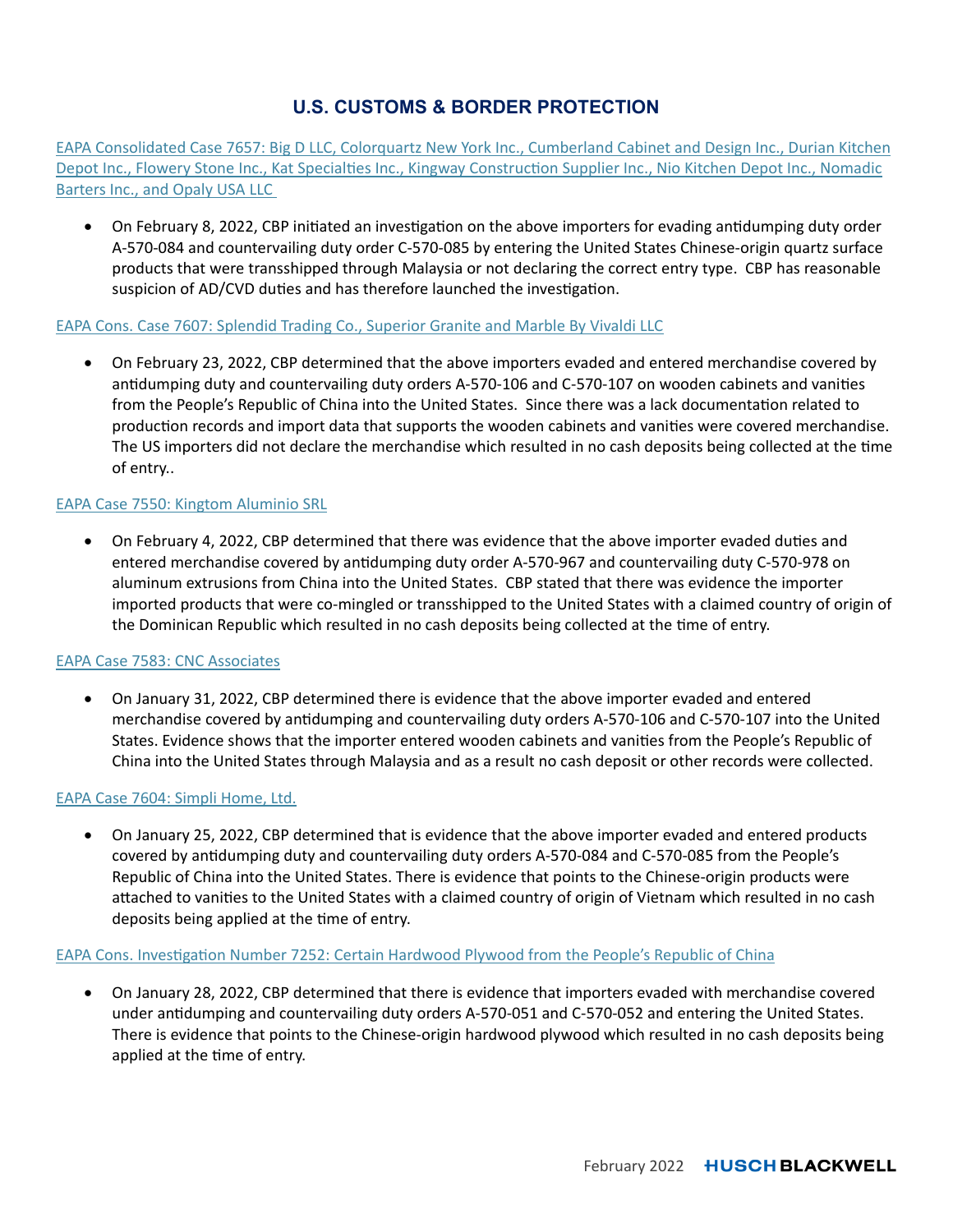#### EAPA Case 7603: BGI Group Inc. dba U.S. Cabinet Depot

On January 27, 2022, CBP determined that there is evidence that the above importer evaded antidumping and countervailing duty orders A-570-106 and C-570-107 on wooden cabinets and vanities from the People's Republic of China by entering these products into the United States through evasion. Evidence shows these imported Chinese-origin products misrepresented Vietnam as the country of origin. This resulted in no cash deposits being applied at the time of entry.

## **COURT OF INTERNATIONAL TRADE**

**Summary of Decisions** 

#### 22-14 *Taizhou United Imp. & Exp. Co. v. United States*

On February 18, 2022, the CIT rejected plaintiff's arguments that Commerce could not countervail subsidies received on non-subject material inputs used to manufacture aluminum extrusions. The Court found that plaintiff's arguments were mainly conclusory and not supported by evidence and affirmed Commerce's remand determination where it continued to find that the glass inputs were countervailable. The court found that it was plantiffs burden to demonstrate and prove that the inputs were used for the production of non-subject merchandise which it determined was not met.

## 22-12 and 22-13 *Celik Halat ve Tel Sanayi v. United States*

On February 15, 2022, the CIT issued a pair of opinions finding that Commerce abused its discretion by rejecting responses in antidumping and countervailing duty investigations on prestressed concrete steel wire strand from Turkey. The filings in question were submitted 21 and 87 minutes late on Commerce's electronic filing platform ACCESS due to filing difficulties experienced by respondent's counsel. The Court called Commerce's rejection of the submissions coupled with a total facts available determination as a "draconian penalty" resulting from an "inadvertent technical error by its counsel that had no appreciable effect" on Commerce's ability to conduct the investigations. The court was very clear that "not every failure to comply with a filing deadline will result in authority to use an adverse inference against an interested party," and that Commerce needs to "be mindful of the limitations on the exercise of its statutory and regulatory powers." In the court's view this was a "technical violation could not conceivably have impeded the investigation," because Commerce had in its possession the timely filed BPI Not Final version which was permitted under the regulations and the only missing information for Commerce's analysis was what information was bracketed and what was not.

#### 22-10 *Both-Well (Taizhou) Steel Fiƫngs, Co. v. United States*

On February 8, 2022, the CIT once again struck down Commerce's adverse facts available determination on the grounds that Commerce had not shown why certain information is required by the Chinese government, exporters, and U.S. importers to demonstrate that it did not use the Export Buyers Credit Program. Commerce in the underlying proceeding insisted that the Chinese government provide two specific pieces of information to verify non-use of the program. When the Chinese government did not provide the information, Commerce assigned an adverse facts available rate of 10.54% for the use of the EBCP. The CIT had already ruled against the practice which Commerce did not appeal to the Federal Circuit. The court instructed Commerce that if it must devise "some other alternative means of verifying the non-use certifications."

#### 22-8 *Bonney Forge v. United States*

The Court on February 2, 2022, found that Commerce must conduct verification either in person or virtually or more fully explain why it did not or could not conduct a virtual verification when requested to do so by petitioners. The Court cited to other agency and senior officials having recently conducted "mission-critical" trips to India and remanded the case with instructions to Commerce for it to either "do its job and perform some type of verification," or "explain why its decision to fail to verify is both legal and not an abuse of discretion."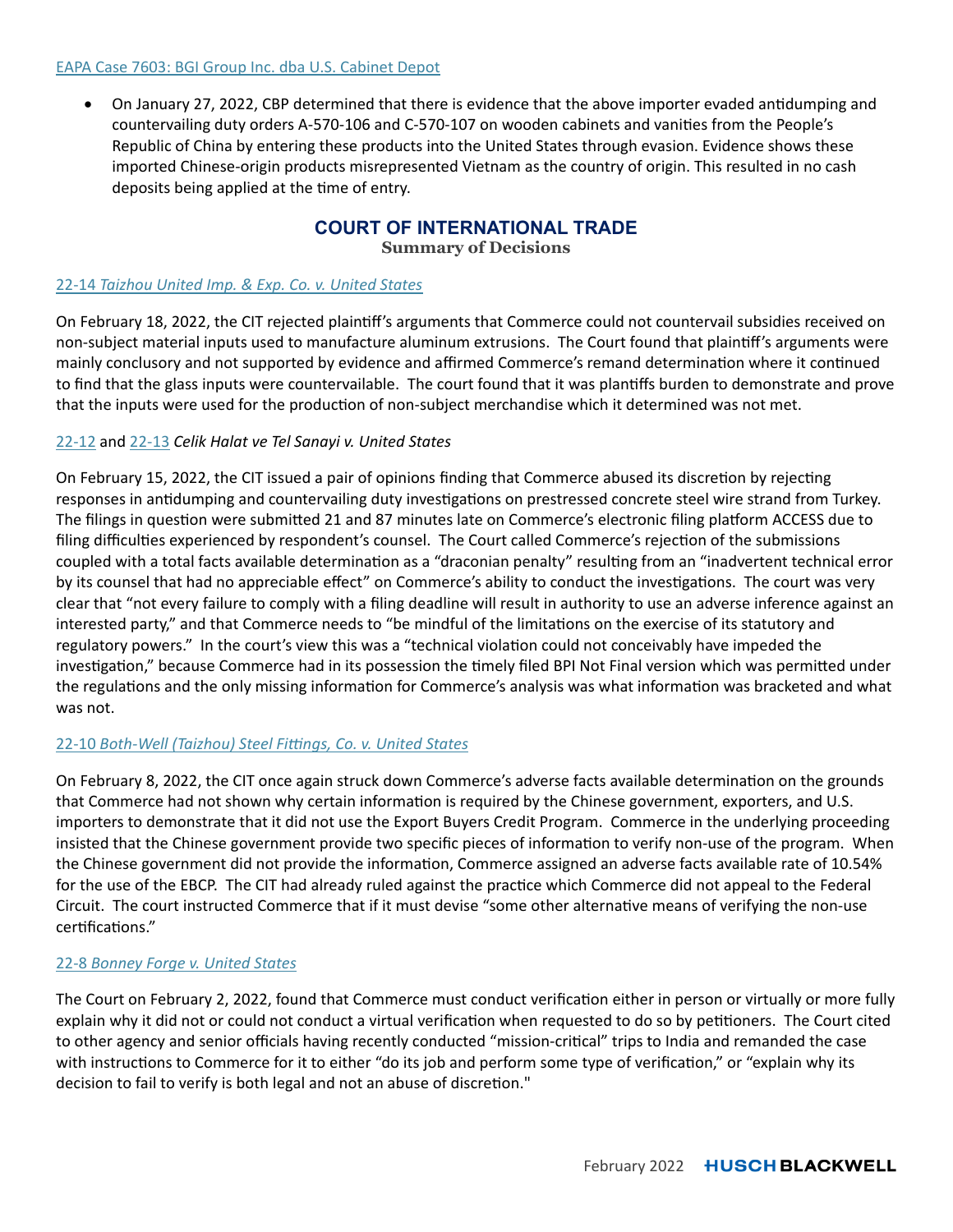# **COURT OF APPEALS FOR THE FEDERAL CIRCUIT**

There are no Court of Appeals for the Federal Circuit for the month of February.

# **EXPORT CONTROLS & ECONOMIC SANCTIONS**

#### **New U.S. SancƟons and Export Controls Aim to Impose "DevastaƟng Costs" on Russia**

On February 24, 2022, the United States imposed a combination of extensive and complex trade sanctions and export controls against the Russian Federation ("Russia") in response to its invasion of Ukraine. These sanctions and export controls do not impose a full embargo on trade with Russia; however, U.S. companies doing business with Russia will be subject to extensive restrictions going forward, and many of those companies will need to terminate their transactions or activities immediately. These restrictions will be especially onerous for companies that produce U.S. export-controlled items. Even if your company's transactions with Russia continue to be permissible, these new sanctions that target the Russian economy and financial system may make it difficult (or, in some instances, impossible) to make or receive payments associated with those transactions.

#### **OFAC Imposes "First Tranche" of Russia SancƟons Aimed at Russian Banks and Oligarchs**

On February 22, 2022, one day after the Russian Federation formally recognized the Donetsk People's Republic ("DNR") and Luhansk People's Republic ("LNR") of Ukraine as "independent states" and the Biden Administration responded by imposing a sanctions embargo against the DNR and LNR regions, the U.S. Treasury Department's Office of Foreign Assets Control ("OFAC") took further action against Russia by imposing new sanctions against the Russian financial services sector, Russian oligarchs and their family members. OFAC imposed these additional sanctions using Executive Order 14024 ("EO 14024"), which was issued on April 15, 2021 and which authorizes OFAC to sanction operators in Russia's technology and defense sectors as well as other sectors as determined by the U.S. Secretary of the Treasury in consultation with the U.S. Secretary of State. Simultaneous with these sanctions actions, U.S. Secretary of the Treasury Janet L. Yellen issued a Determination which officially designated the financial services sector of the Russian economy as a sector that is subject to potential sanctions under EO 14024. The Biden Administration also issued a Fact Sheet which described these sanctions as a "first tranche of sanctions". The Fact Sheet also noted the Russian Parliament's recent action to authorize the deployment of additional Russian forces into the DNR and LNR regions and foreshadowed likely additional sanctions with a statement that "Russia will pay an even steeper price if it continues its aggression".

#### **SancƟons on Donetsk and Luhansk People's Republics in Ukraine**

On February 21, 2022, U.S. President Joseph R. Biden Jr. issued an Executive Order (the "Ukraine Order") in response to action taken earlier in the day by Russian Federation President Vladimir Putin to recognize the Donetsk People's Republic ("DNR") and Luhansk People's Republic ("LNR") of Ukraine as "independent states". The DNR and LNR are two separatist bodies which have asserted governmental authority over the Donetsk and Luhansk regions of Ukraine, respectively, without authorization from the Government of Ukraine. In 2014, the U.S. Treasury Department's Office of Foreign Assets Control ("OFAC") added the DNR and LNR to its Specially Designated Nationals and Blocked Persons List (the "SDN List") in their capacities as individual entities. Since then, OFAC has also added multiple officials associated with the DNR and LNR to the SDN List. The new Ukraine Order extends those sanctions to the entire DNR and LNR regions of Ukraine. OFAC issued a number of General Licenses to authorize certain transactions and activities which would otherwise be prohibited under the Ukraine Order.

## **AES Now Requires Consistency with EAR Destination-Based Controls; Census Will Not Remove Domestic EEI Requirement for Puerto Rico & U.S. Virgin Islands Shipments**

Effective January 13, 2022, the U.S. Census Bureau's ("Census") Automated Export System ("AES") began issuing a response code 66Q notifying Electronic Export Information ("EEI") filers whenever they enter an export control classification number ("ECCN") and destination combination that is prohibited under the Export Administration